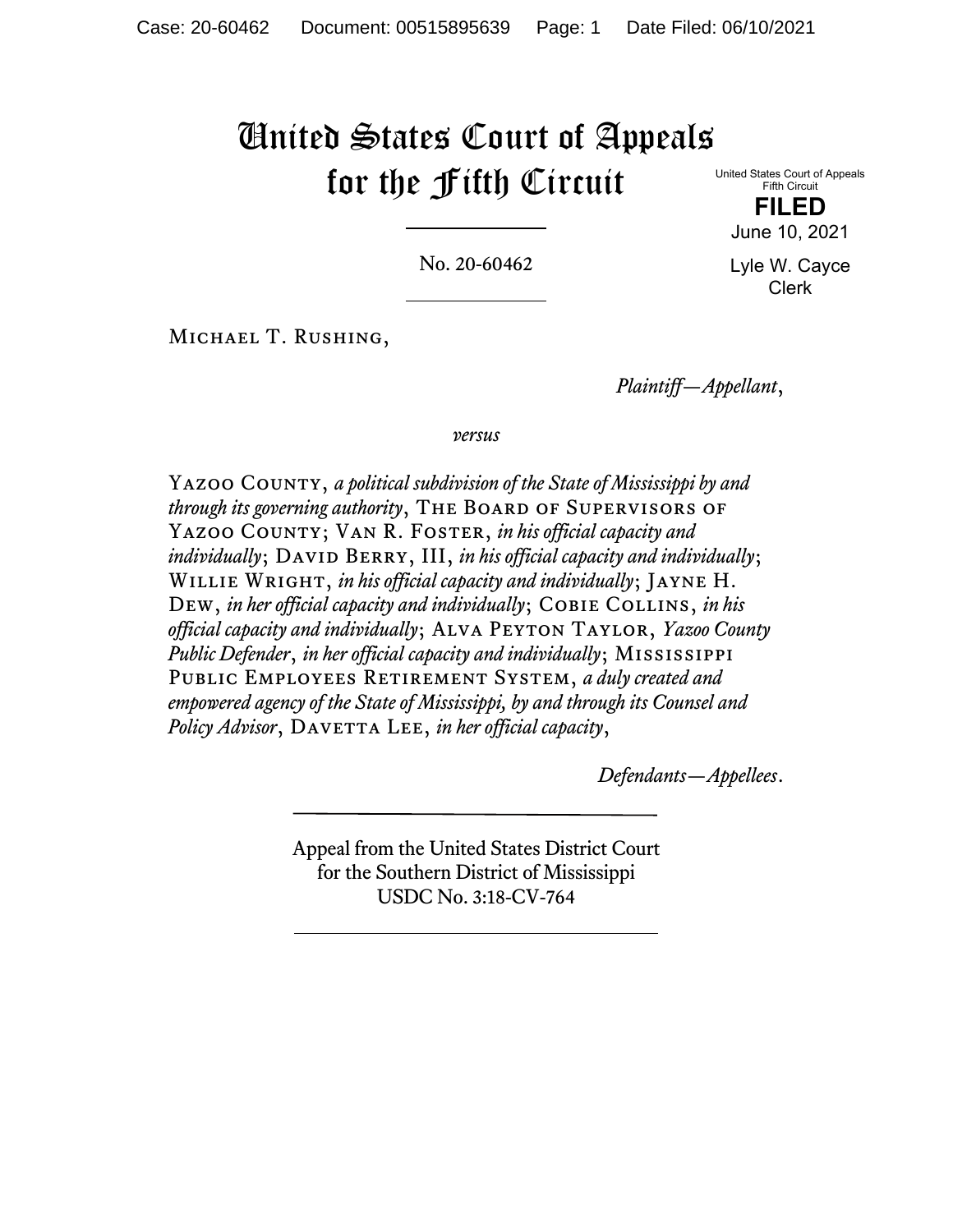Before Owen, *Chief Judge*, and Jolly and Dennis, *Circuit Judges*. PER CURIAM:\*

This appeal requires us to decide whether a former assistant county public defender timely filed a lawsuit to recover retirement and other employment benefits denied him by a county board of supervisors. The district court concluded he did not and entered summary judgment against him. He appeals. We agree with the district court: The public defender's claims are time-barred, and no tolling doctrine applies. Consequently, we AFFIRM the district court's judgment.

## **I.**

Mississippi counties are run by boards of supervisors. No matter the county—Alcorn to Adams, Panola to Perry—these boards govern. They can tax. MISS. CODE ANN. § 19-3-41. They can contract. *Id.* And they can legislate (on a limited basis). *Id.* § 19-3-40(1). But they also wield a lesserknown power: They can establish a county public defender office. *Id.* § 25-32-1. This civil-rights appeal arises from a board's exercise of that power to create a public defender office whose lawyers, the county decided, would not receive county employment benefits.

The details of such offices are defined by statute. Once a county public defender office is established, a county judge appoints the public defender. *Id.* § 25-32-3(1). The public defender, in turn, appoints assistant public defenders—if, that is, the board has "authorized" assistants. *Id.* § 25-32-3(2). The public defender and her assistants may be full- or parttime. *Id.* §§ 25-32-1, 25-32-5. If full-time, they may not maintain a private

<sup>\*</sup> Pursuant to 5TH CIRCUIT RULE 47.5, the court has determined that this opinion should not be published and is not precedent except under the limited circumstances set forth in 5TH CIRCUIT RULE 47.5.4.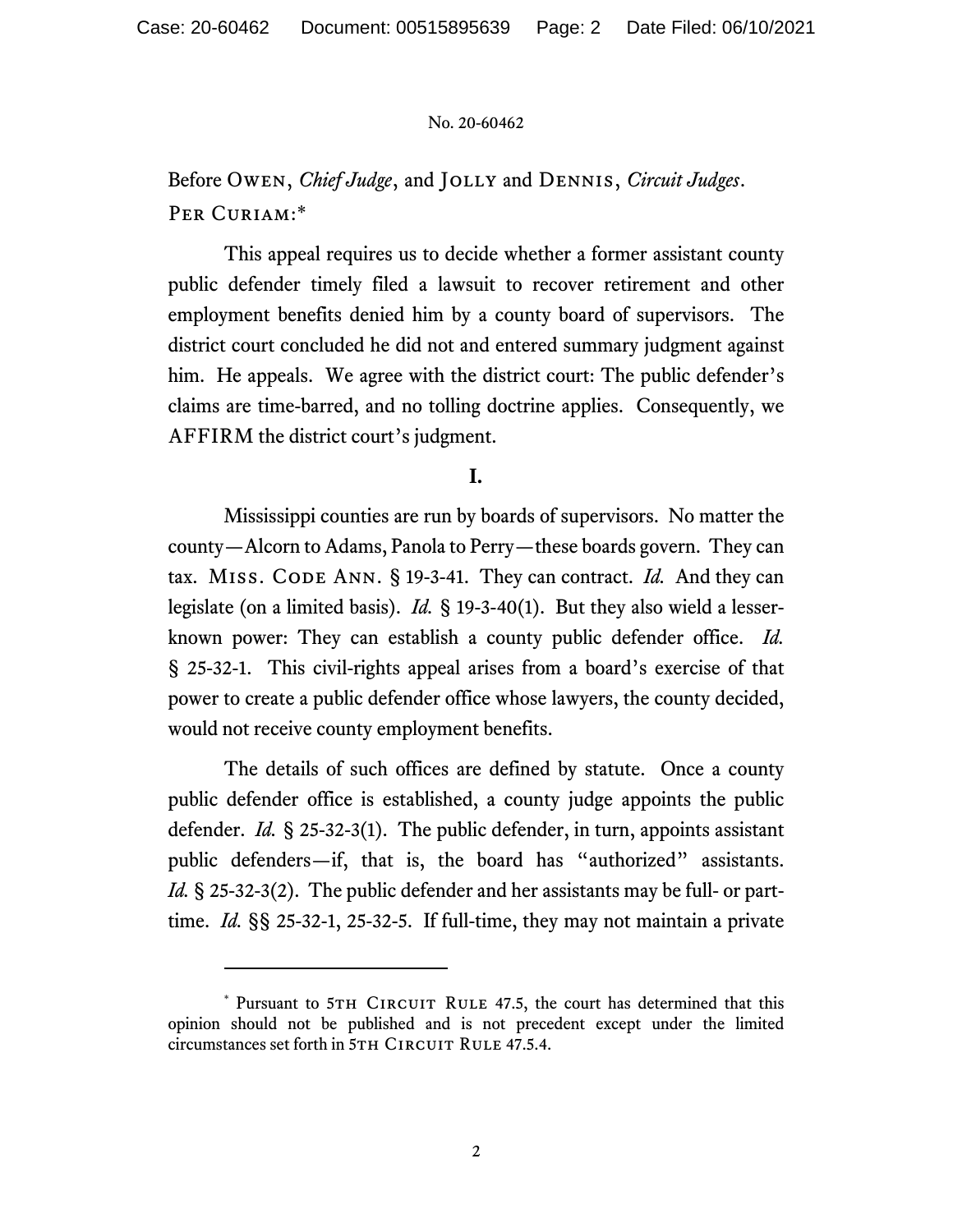law practice. *Id.* § 25-32-5. If part-time, however, they "may engage in the private practice of the law as long as such practice does not relate to the prosecution of criminal matters." *Id.* Their compensation is not fixed by statute; it is set by the board of supervisors. *Id.* § 25-32-3(2).

Another item not fixed by statute is the eligibility of public defenders for membership in the Public Employees' Retirement System of Mississippi (PERS). Established in 1952, PERS provides retirement coverage for eligible employees in state service. *See id.* § 25-11-101. A regulation adopted by PERS' Board of Trustees—Regulation 36—governs eligibility. *See* 27 MISS. ADMIN. CODE Pt. 210, R. 1:36. Under Regulation 36, an individual may be eligible for PERS membership if he meets four basic requirements. *See id.* R.1:36(102). First, he must be "properly classified as an employee." *Id.* Second, his compensation must be "properly reported on IRS Form W-2." *Id.* Third, he must be "paid regular periodic compensation." *Id.* Fourth, he must be "treated as an employee for all general purposes, including, but not limited to, eligibility for fringe benefits, payment of employment-related expenses, payroll tax withholding, etc." *Id.* A county public defender may be eligible for PERS membership if he meets these requirements.

By 1997, Yazoo County had enough "indigent defendant cases," MISS. CODE ANN.  $\S$  25-32-1, to warrant a public defender office. So the Board of Supervisors established one. The order establishing the office ("1997 Order") provided for the appointment of a public defender and two assistant public defenders. The appointments were on a "part-time basis," and the annual salaries were fixed at \$50,000. Those salaries did not cover "office, secretarial and other expenses." And the positions did not include benefits. In fact, the 1997 Order specified that the "Public Defender and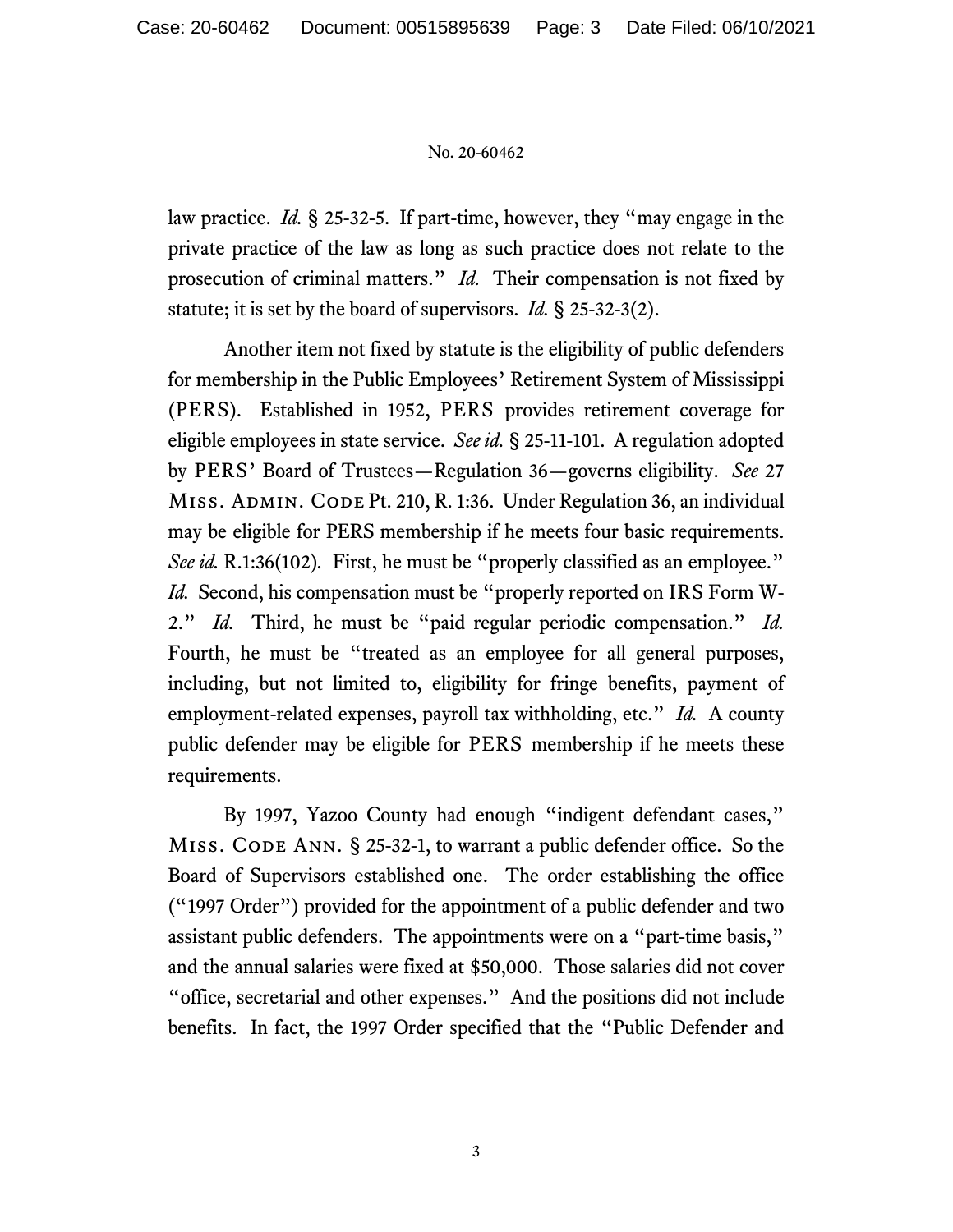assistants shall not receive retirement, insurance, workmen's compensation and other fringe benefits of employees of the county."

That same year, Michael Rushing joined the Yazoo County Public Defender Office as an assistant public defender. When he received his first paycheck, in mid-December, he learned that he had not been enrolled in PERS, and that he was not receiving county employment benefits. He knew that his compensation was not being reported on a W-2 form, and he maintained a private law practice throughout his tenure. He left the office in 1999, when the incoming chief public defender decided not to re-appoint him.

Rushing's failure to secure a re-appointment put him in a "financial bind." To help his finances, in May 2000, he opted to obtain a refund of the PERS contributions made on his behalf during his tenure as a municipal court judge from 1992 to 1999. As a result of the refund, Rushing "waive[d] and relinquish[ed]" any and all PERS rights that had accrued. Miss. Code Ann. § 25-11-117(1).

The Yazoo County Public Defender Office was terminated in 2005, but the Board re-established it in 2008. The order that re-established the office ("2008 Order") resembles the 1997 Order that established it. The 2008 Order directed a county judge to appoint the public defender, who would then appoint three assistant public defenders. Like the 1997 Order, the 2008 Order stated that all of the appointments would be "part-time," and none of the appointees would "receive retirement, insurance, workmen's compensation" or "other fringe benefits of employees of the county."

In accord with the 2008 Order, a county judge appointed Alva Taylor Yazoo County Public Defender. Taylor, in turn, appointed Rushing as one of three assistant public defenders.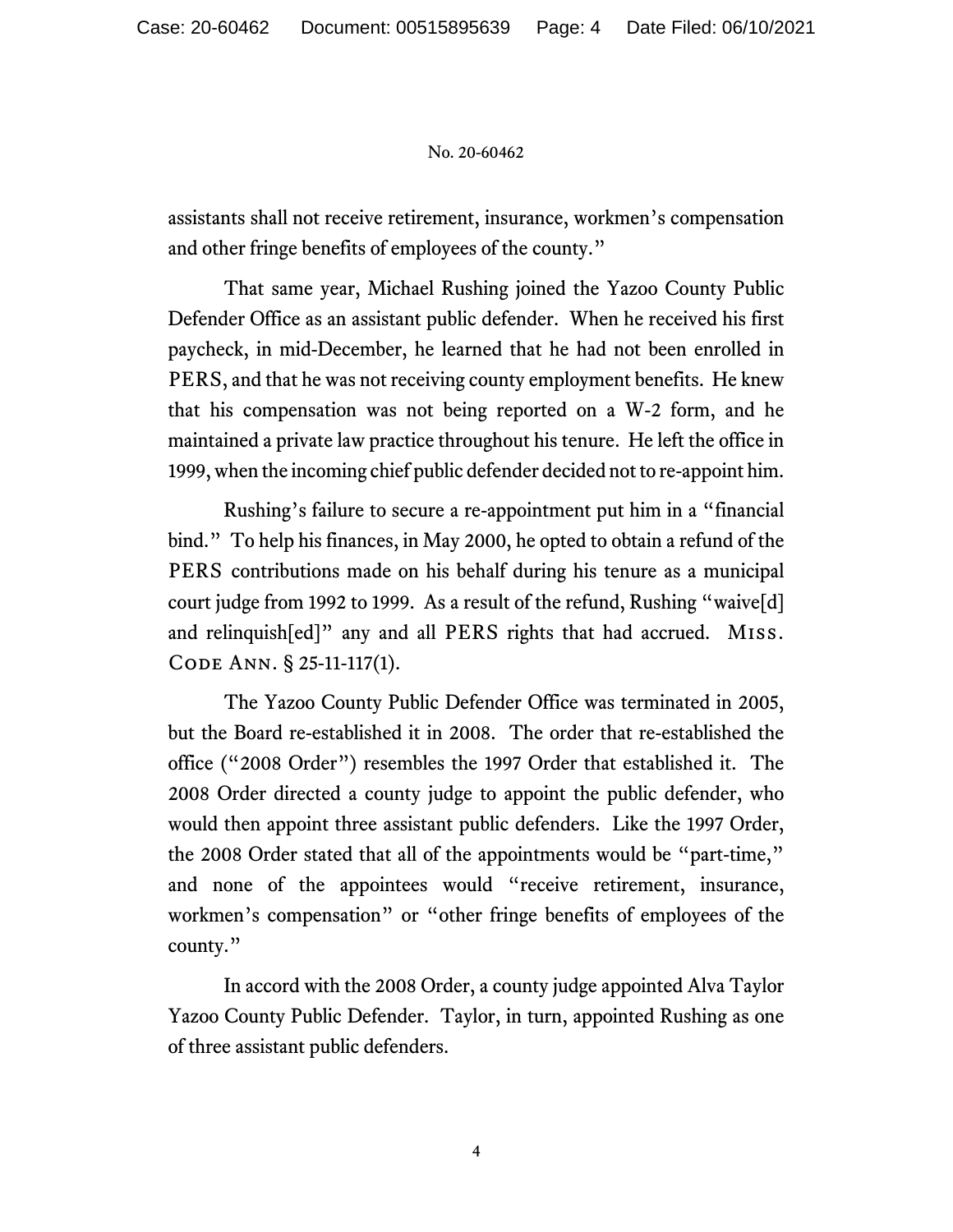Rushing's second stint at the office stretched from January 2009 to November 2017. He maintained a private law practice during his second stint, as he did during his first. He knew within 30 to 45 days of re-joining the office that he was not enrolled in PERS, and that he was not receiving benefits. By the end of each year, he knew that his compensation for the prior year had not been reported on a W-2 form. About 60 to 90 days after rejoining the office, however, he began questioning why it lacked basic resources, like office supplies and a copier. He had spoken to public defenders in other Mississippi counties and had learned that other offices were better funded. Around the same time, he asked his supervisor, Yazoo County Public Defender Alva Taylor, about the reason for the lack of resources; Taylor responded, "it's not in our contract" with the Board. This was not correct. In fact, the lack of resources stemmed from the terms of the 1997 and 2008 Orders, but Rushing did not know this because he had not read the orders.

Believing he had been illegally denied county employment benefits, Rushing wrote Wiley J. Barbour, the attorney for the Board. In this July 11, 2014 letter, Rushing claimed Yazoo County public defenders were public employees entitled to "[f]ull participation" in PERS and to "any and all other benefits . . . to which all other public employees within the state have been and are now entitled." On behalf of himself and the two other assistant public defenders, Rushing demanded "to have our past and present status as public employees recognized by the county and to receive that to which we have been entitled throughout our respective terms of service to Yazoo County."

The letter led to a discussion with Barbour. In mid-July, Rushing told Barbour that he intended to raise the concerns identified in the letter at a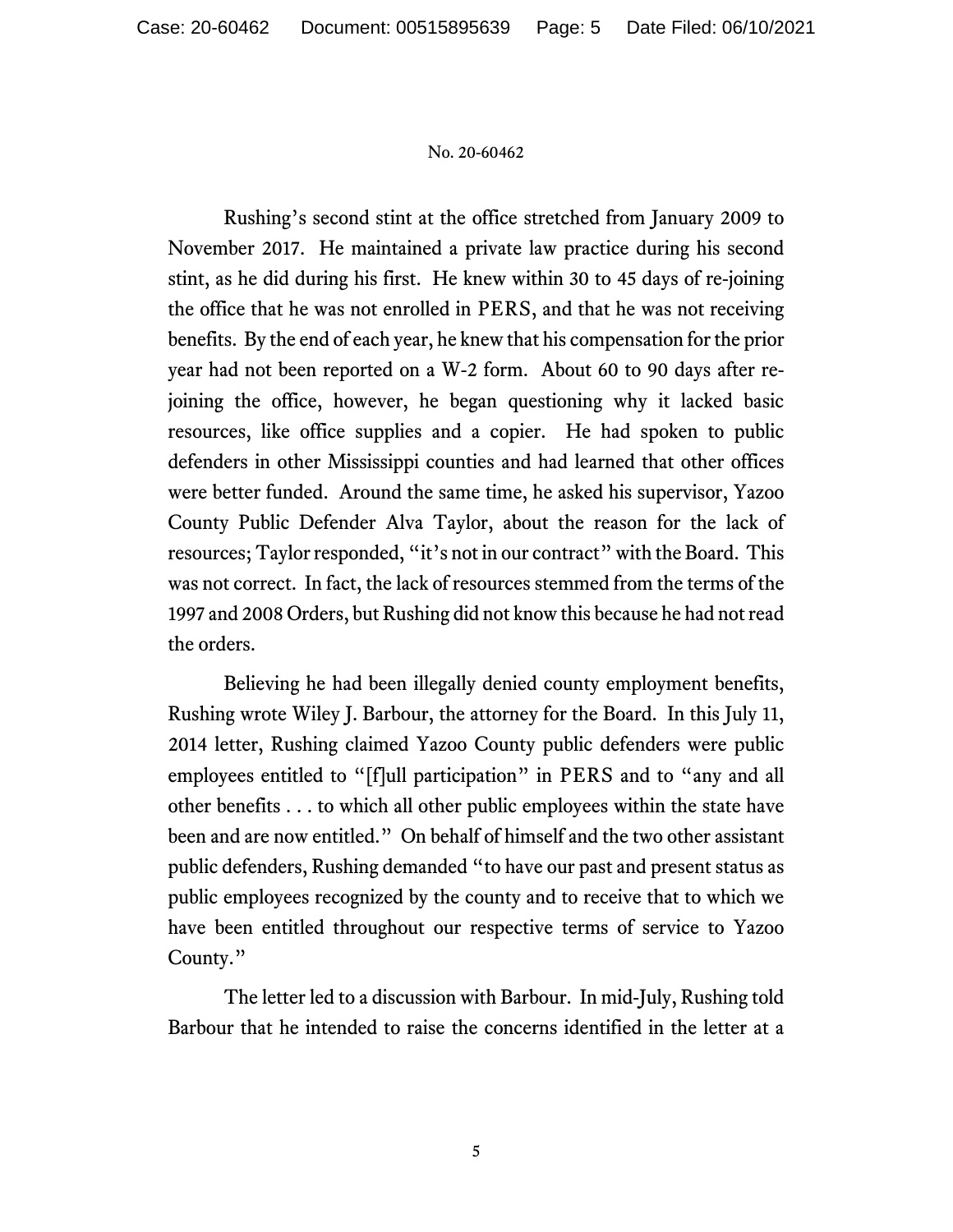Board meeting. Barbour "discouraged" Rushing from asking to be placed on the Board's agenda and told Rushing his complaints "would not be favorably received." Rushing considered this a "friendly warning" and grew concerned he would be fired if he complained at a Board meeting. Still, Rushing never told the Yazoo County Administrator about his concerns, and Rushing never asked to be placed on the agenda for a Board meeting.

After meeting with Barbour, Rushing turned to PERS. He met with Davetta Lee, Counsel and Policy Advisor for PERS, in September 2014. He told Lee that he thought he should be enrolled in PERS by virtue of his assistant public defender position. In response, Lee directed Rushing to documents—including the 1997 Order and the 2008 Order—establishing that his position was part-time and without benefits. Lee then explained the requirements for PERS eligibility. Rushing had to be "properly classified" as an employee; his wages had to be "properly reported" on a W-2 form; and he had to be "treated as an employee for all general purposes," including "eligibility for fringe benefits." 27 MISS. ADMIN. CODE Pt. 210, R. 1:36(102). Lee also explained the "20/80 Rule": Employees are not eligible for PERS unless they work at least "20 hours per week or a total of 80 hours per month." *Id.* R. 1:36(103)(2)(a)(i). Because the Board had classified Rushing as a part-time contractor and had denied him benefits, Lee explained, Rushing was not eligible for membership in PERS. If Rushing believed he was being misclassified, Lee continued, Rushing needed to resolve that dispute with the Board of Supervisors; PERS could not reclassify him as a public employee eligible to receive benefits when the Board, acting through its minutes, had denied benefits.

After failing to convince PERS to enroll him, Rushing returned to work—but "under protest." Had he been enrolled in PERS and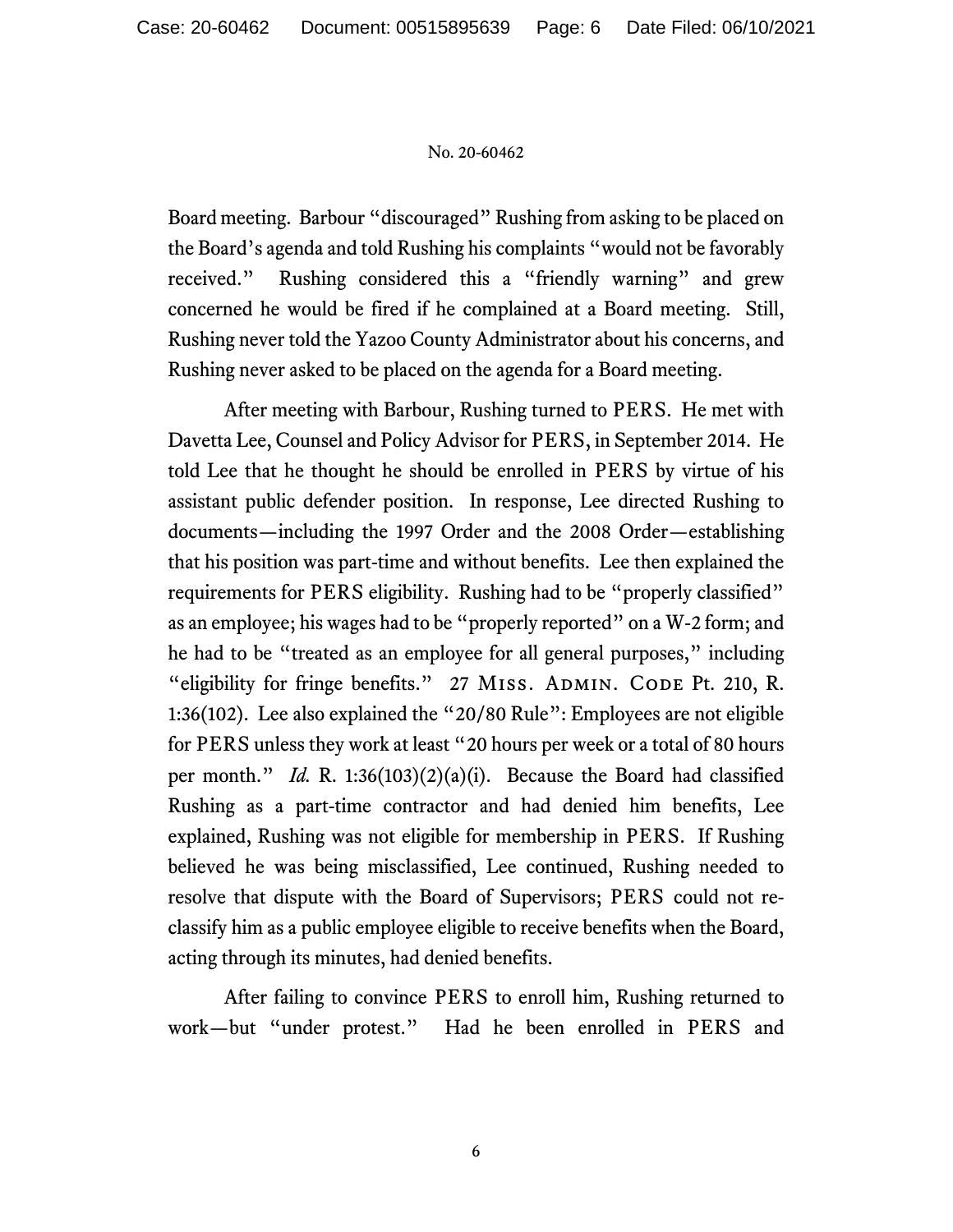contributing to the system throughout his second stint, his right to retirement benefits would have "vested" in January 2017, after eight years of state service. *See* MISS. CODE ANN. § 25-11-109(1). But he was not enrolled, and he did not contribute to the system. So no right "vested" when his second stint drew to a close.

Rushing resigned from his assistant public defender position on November 15, 2017 and filed suit on November 1, 2018.

# **II.**

Rushing sued everyone conceivably involved in the decision not to extend to him county employment benefits. That included Yazoo County, the Board of Supervisors and five Board members, Yazoo County Public Defender Alva Taylor, PERS, and PERS Counsel and Policy Advisor Davetta Lee. His claims fell into three categories: claims for violations of § 1983, claims based on breaches of fiduciary duties, and a request for a declaratory judgment**.** All of Rushing's claims are bottomed on the denial of his right to county employment benefits, including membership in PERS.

 The first category of claims, those brought under § 1983, involved alleged violations of equal protection, procedural due process, and substantive due process. As for equal protection, Rushing claimed "Defendants" "singl[ed] out a discre[t][e] and insular minority of [p]ublic [d]efenders from all other county employees." This "singl[ing] out" stemmed from the 1997 Order and the 2008 Order and referred to the Board's decision not to extend to public defenders the employment benefits extended to other county employees. As for procedural due process, Rushing claimed "Defendants" "den[ied] him notice or an opportunity to be heard" before the Board. The alleged denial occurred during his July 2014 conversation with Jay Barbour, the Board's attorney, when Barbour told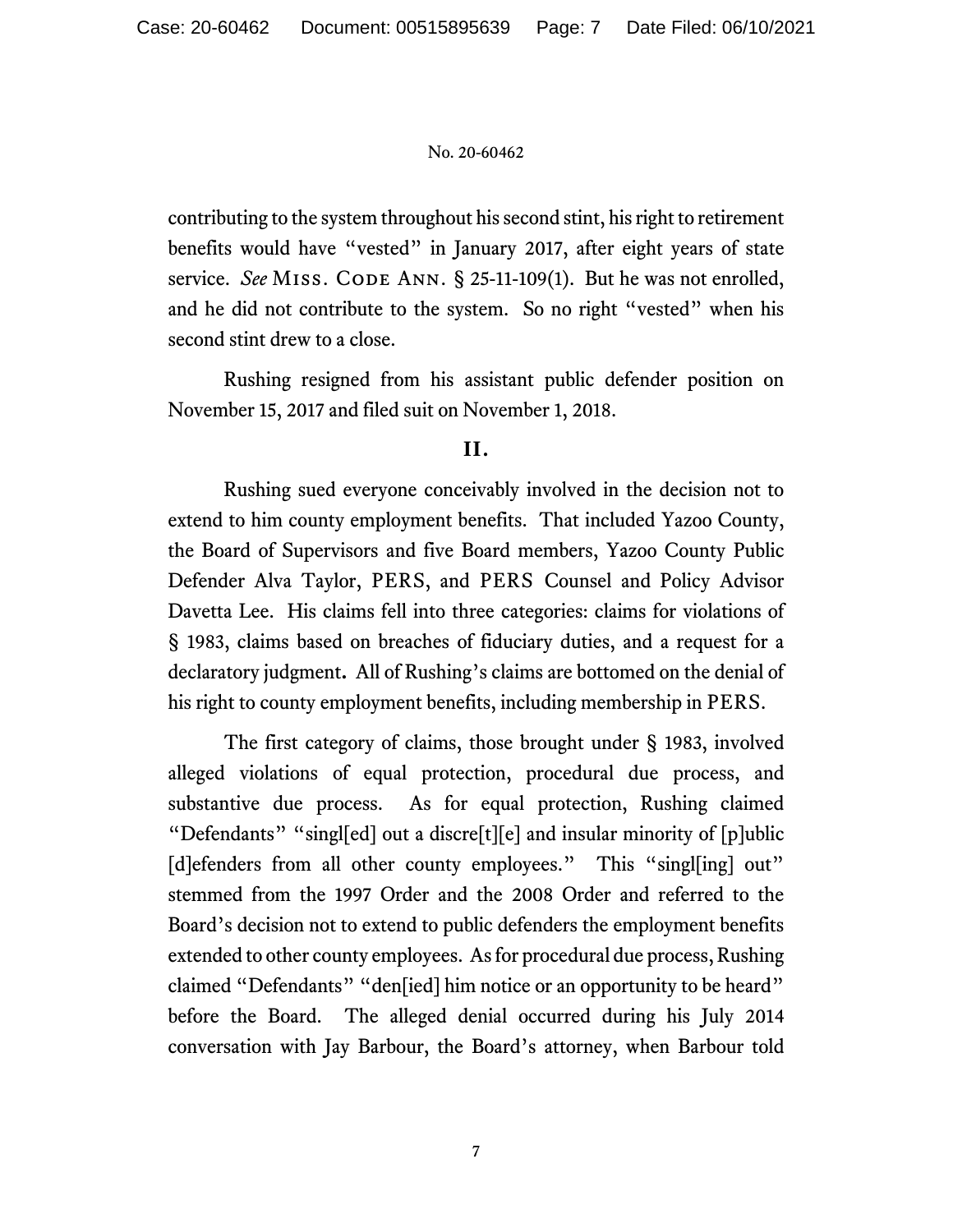Rushing that his complaints would not be "favorably received" by the Board. Rushing considered this statement "a denial of the right to be heard." Finally, as for substantive due process, Rushing complained "Defendants" denied him employment benefits and membership in PERS; he claimed he was constitutionally entitled to both.

Rushing based the second category of his claims, those for breach of fiduciary duty, on three omissions. First, "Defendants" failed to classify him as a county employee eligible to receive benefits. Second, "Defendants" failed to inform him that they would rely on PERS's 20/80 Rule, and that he needed to "keep a time sheet" to prove compliance with that rule. Finally, Alva Taylor misrepresented that the public defender office had a contract with the Board.

The third and final category of claims proved the easiest to comprehend. Rushing sought a declaratory judgment that Yazoo County and PERS must "work together to enroll him as a member of PERS, with all retroactive credits allowable by law."

After some discovery on these claims, the defendants moved for summary judgment. The district court granted the motions and dismissed Rushing's claims as time-barred. It concluded that the limitations period was, at most, three years; that each claim accrued more than three years before suit was filed; and that no tolling doctrine applied. Given these conclusions, it entered a take-nothing judgment. Rushing timely appeals.

# **III.**

 We review the grant of summary judgment de novo. *West v. City of Houston*, 960 F.3d 736, 740 (5th Cir. 2020) (per curiam). Summary judgment is appropriate if the movant shows that there is no genuine dispute as to any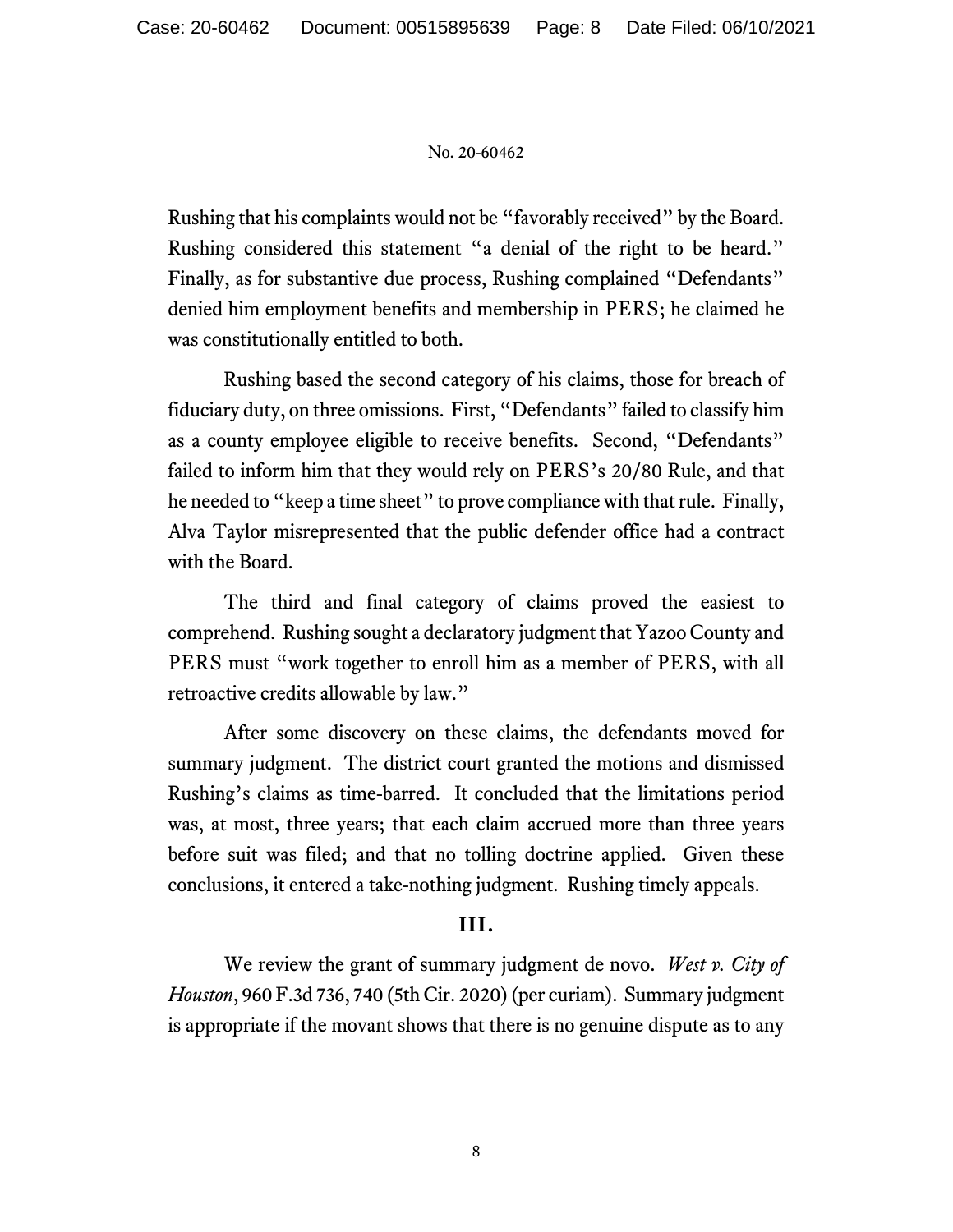material fact and the movant is entitled to judgment as a matter of law. FED. R. Civ. P. 56(a). A dispute is genuine if "the evidence is such that a reasonable jury could return a verdict for the nonmoving party." *Anderson v. Liberty Lobby, Inc.*, 477 U.S. 242, 248 (1986). A fact is material if it "might affect the outcome of the suit." *Id*. We view the evidence in the light most favorable to the nonmovant and draw all reasonable inferences in that party's favor. *Adams v. Alcolac, Inc.*, 974 F.3d 540, 543 (5th Cir. 2020) (per curiam).

# **IV.**

Rushing challenges the summary judgment dismissing his claims as time-barred. We resolve his challenge in three parts. First, we determine the limitations periods that apply. Second, we determine when each claim accrued. Finally, we determine whether a tolling doctrine applies.

## **A.**

 Rushing brings § 1983 claims for the denial of equal protection and due process. There is no federal limitations period for § 1983 claims, so we borrow the forum state's residual personal-injury limitations period. *See Bargher v. White*, 928 F.3d 439, 444 (5th Cir. 2019). Mississippi is the forum state, and its residual personal-injury limitations period, MISS. CODE Ann. § 15-1-49, is three years. *See Edmonds v. Oktibbeha Cnty.*, 675 F.3d 911, 916 (5th Cir. 2012) (citing Miss. Code Ann. § 15-1-49). Because Rushing filed suit on November 1, 2018, and a three-year limitations period applies, any § 1983 claims that accrued before November 1, 2015 are timebarred unless a tolling doctrine applies.

 Rushing also brings claims for breach of fiduciary duty under Mississippi law. These claims are governed by the three-year residual limitations period, Miss. Code Ann. § 15-1-49. *See Anderson v. LaVere*,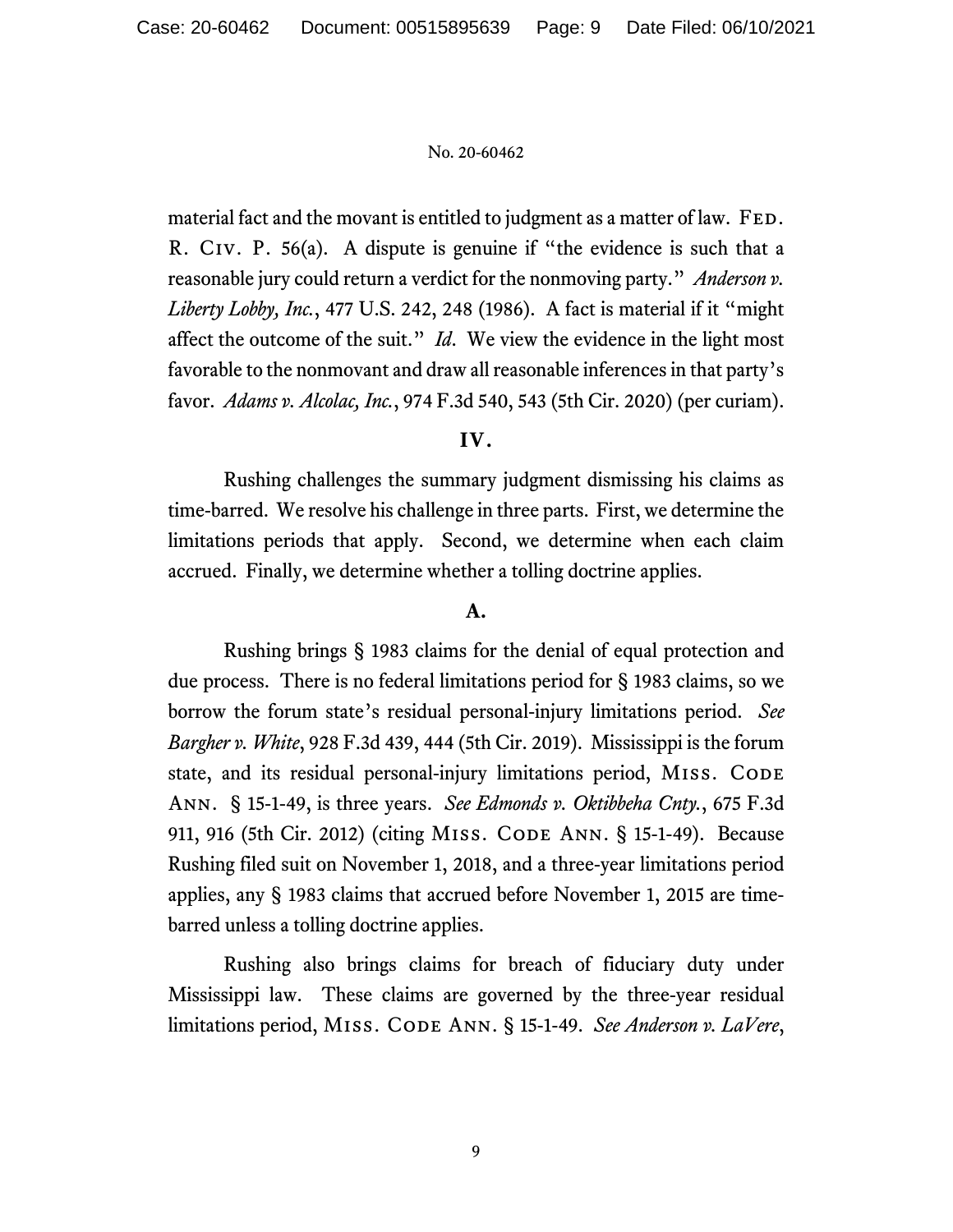136 So. 3d 404, 411 (Miss. 2014). Still, the defendants have asked us to apply a shorter, one-year limitations period under the Mississippi Tort Claims Act, MISS. CODE ANN.  $\S$  11-46-11(3)(a). Because the two-year difference in the lengths of these limitations periods does not change the outcome of this appeal, we will assume—without deciding—that the longer, three-year residual limitations period applies. Accordingly, as with the § 1983 claims, any breach-of-fiduciary-duty claims that accrued before November 1, 2015 are time-barred unless a tolling doctrine applies.

 Having settled, as a matter of applicable law, on a three-year limitations period for all claims, we turn to consider when each claim accrued.

# **B.**

 We analyze accrual separately for each of Rushing's claims. We first consider accrual of his § 1983 claims. After that determination, we consider accrual of his claims for breach of fiduciary duty under Mississippi law.

## **1.**

The date a § 1983 claim accrues is a question of federal law. *Wallace v. Kato*, 549 U.S. 384, 388 (2007). Under our precedent, a § 1983 claim accrues, and the limitations period begins to run, "'the moment the plaintiff becomes aware that he has suffered an injury or has sufficient information to know that he has been injured.'" *Russell v. Bd. of Trs.*, 968 F.2d 489, 493 (5th Cir. 1992) (quoting *Rodriguez v. Holmes*, 963 F.2d 799, 803 (5th Cir. 1992)). The plaintiff "need not realize that a legal cause of action exists; [he] need only know the facts that would support a claim." *Piotrowski v. City of Houston*, 51 F.3d 512, 516 (5th Cir. 1995). We turn to consider when Rushing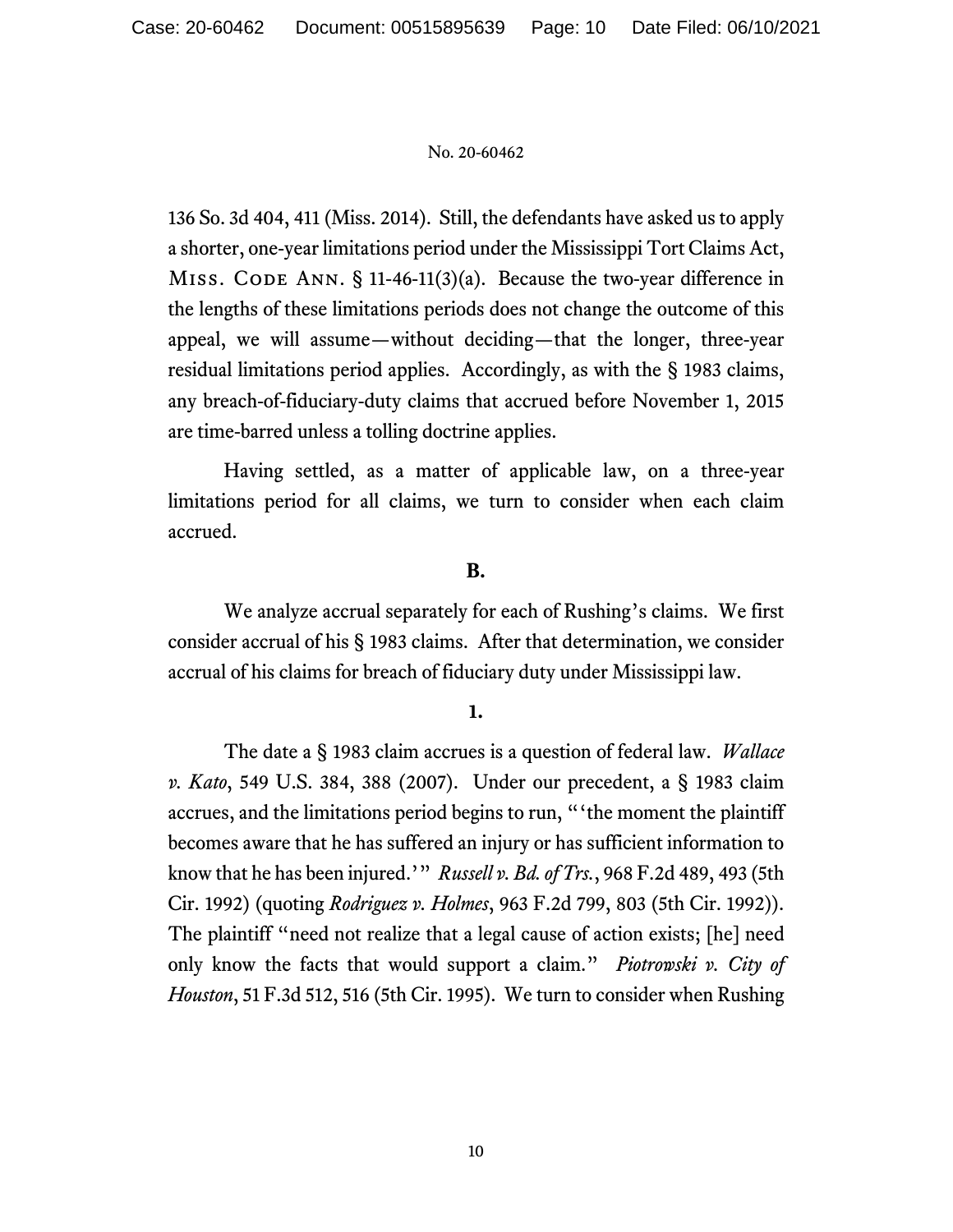became aware, or should have become aware, of the facts supporting each of his § 1983 claims. *See Russell*, 968 F.2d at 493.

**a.** 

We begin with Rushing's § 1983 claim for denial of equal protection. For this claim, Rushing asserts that "Defendants" "singled out" public defenders for disfavored treatment by denying them the benefits county employees enjoy. The decision to deny benefits stems from the 1997 Order and the 2008 Order. Rushing admits he had actual knowledge of these orders by late 2013 or early 2014. By then, he became aware, or should have become aware, that the Board had denied public defenders the benefits county employees receive. *See id.* At the latest, he became aware that public defenders had been denied benefits in July 2014. That month, he wrote the Board's attorney a demand letter complaining that public defenders had been misclassified as "contractors" (rather than county employees), and claiming that public defenders had been wrongfully denied the benefits afforded county employees, such as participation in PERS. Under even the latest of these dates, Rushing's claim accrued more than three years before he filed suit in November 2018. This claim is time-barred unless a tolling doctrine applies.

# **b.**

We turn next to the § 1983 claim for the denial of procedural due process. Rushing claims "Defendants" "den[ied] him notice or an opportunity to be heard" before the Board. Under his theory of this claim, the "denial" stems from his July 2014 conversation with the Board attorney, when the attorney told Rushing his complaints would not be "favorably received" by the Board. Rushing became aware, or should have become aware, of the facts supporting this claim when the conversation occurred. *See*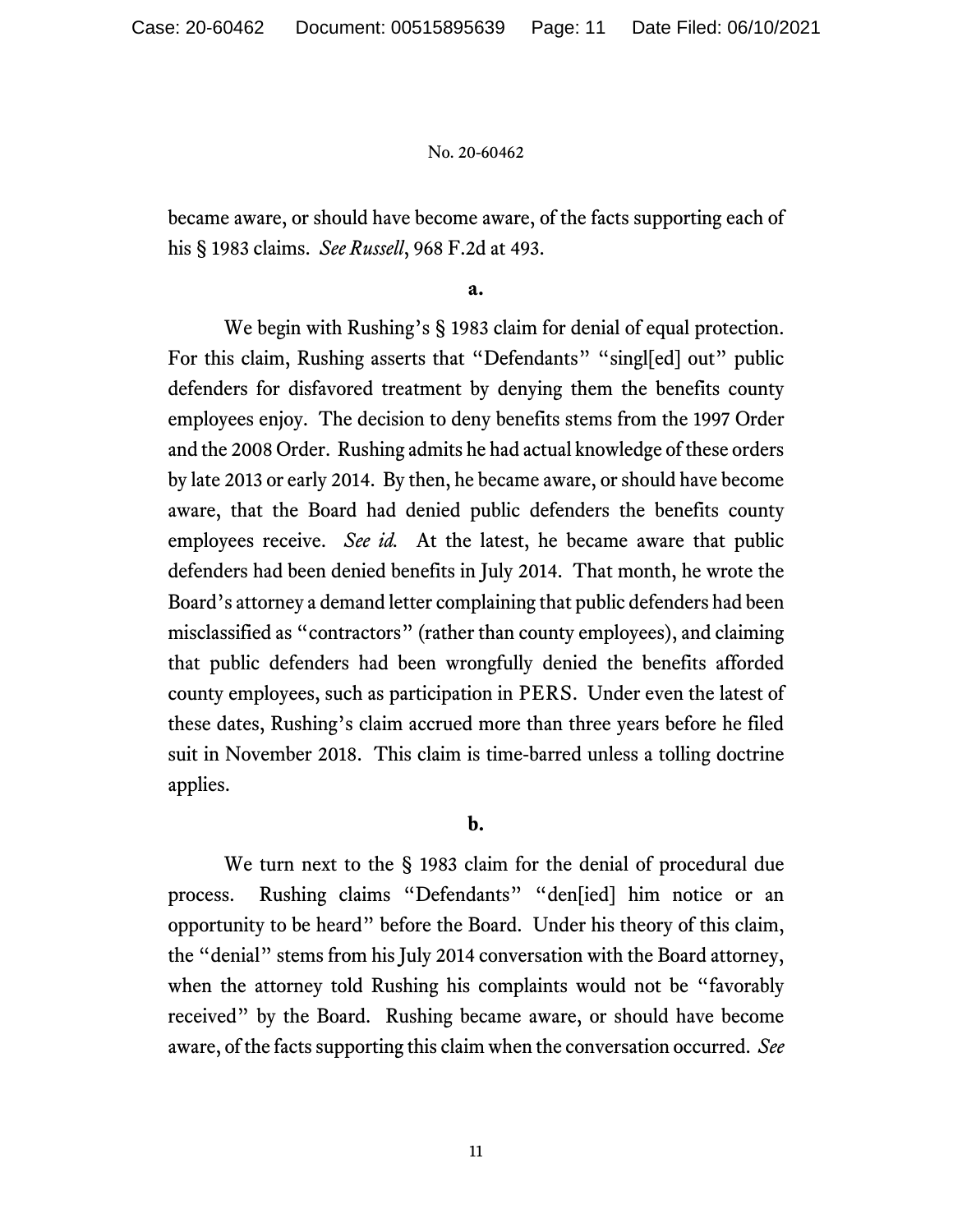*id.* So this claim accrued in July 2014, more than three years before Rushing filed suit. Like the equal protection-claim, this claim is time-barred unless a tolling doctrine applies.

**c.** 

We now turn to the last of Rushing's § 1983 claims: his claim for denial of substantive due process. Under his theory of this claim, "Defendants" violated substantive due process when they denied him membership in PERS and other benefits of county employment. That denial traces to the 1997 Order and the 2008 Order, which specified that public defenders like Rushing would "not receive retirement, insurance, workmen's compensation and other fringe benefits of employees of the county." As noted, Rushing admits he had actual knowledge of these orders by late 2013 or early 2014. By then, he became aware, or should have become aware, that the Board had denied public defenders PERS and other benefits of county employment. *See id.* At the latest, he became aware that public defenders had been denied membership in PERS and other benefits of county employment in July 2014, when he wrote the demand letter to the Board attorney. Even using the latest of these dates, Rushing's claim accrued more than three years before he filed suit in November 2018. So this claim is timebarred unless a tolling doctrine applies.

# **d.**

As we have noted, Rushing had actual knowledge of the facts underlying each § 1983 claim more than three years before he filed suit. Still, he insists his claims did not accrue until much later. He makes two arguments on this score.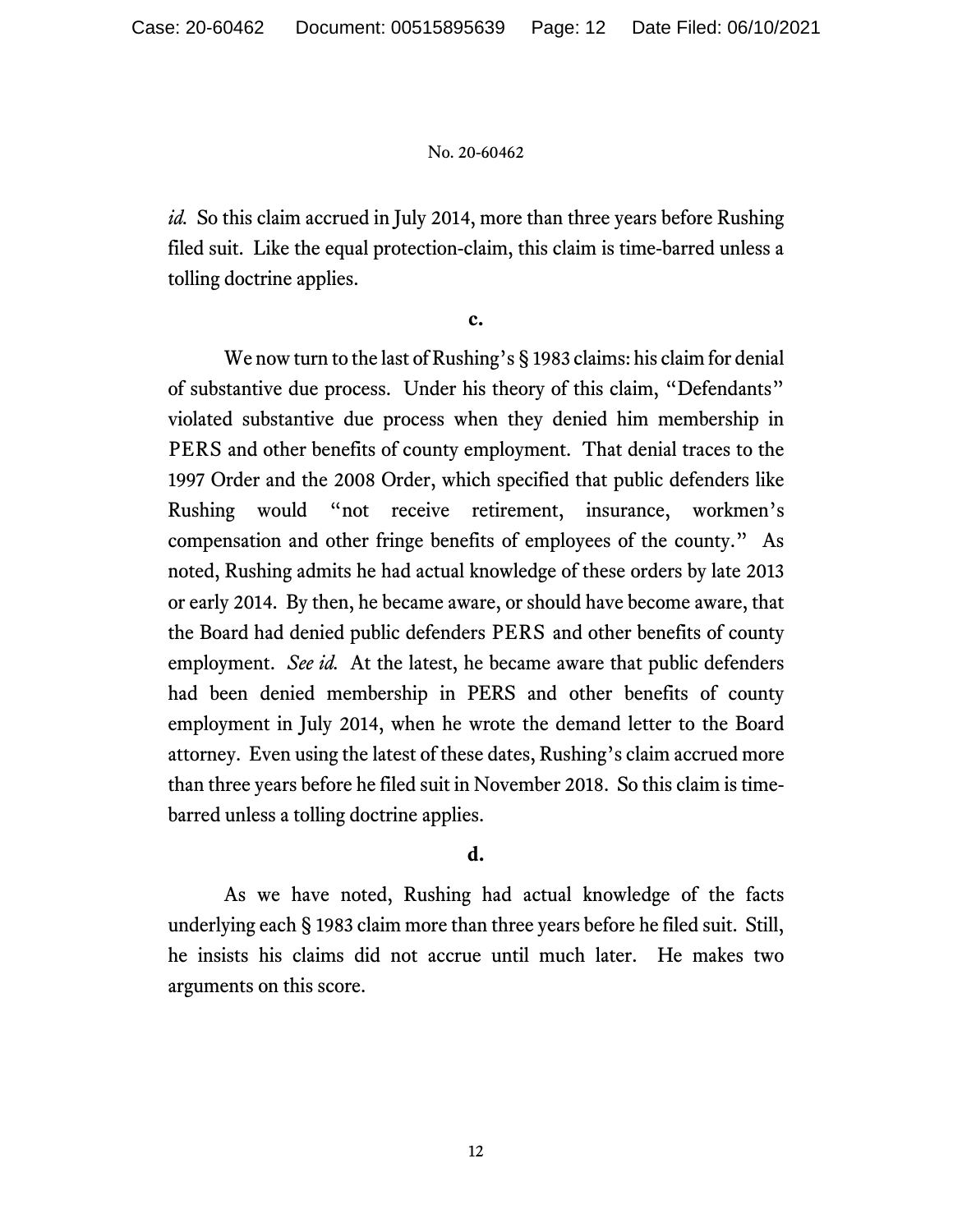First, he contends his claims did not accrue until he resigned from his position or "vested" with a right to retirement. For it was not until then, he reasons, that he could have collected retirement benefits and filed this lawsuit. We disagree. As relevant here, the (allegedly) unlawful act is the Board's classification of him as a part-time contractor ineligible for county employment benefits, including PERS retirement. That act was accomplished through the 1997 Order and the 2008 Order, and Rushing had actual knowledge of the existence, content, and effect of both orders by July 2014, at the latest. Rushing's ultimate inability to receive retirement benefits upon "vesting" or resignation is merely a consequence of the earlier unlawful act—more specifically, "a delayed, but inevitable, consequence," *Del. State Coll. v. Ricks*, 449 U.S. 250, 257–58 (1980), of the Board's decision not to extend benefits to county public defenders. *See Chardon v. Fernandez*, 454 U.S. 6, 8 (1981) (per curiam) (anchoring accrual to the time of the unlawful act, "not the point at which the consequences of the act become painful" (citing *Ricks*, 449 U.S. at 258)). Because we assess accrual from the moment the plaintiff "'has sufficient information to know that he has been injured,'" *Russell*, 968 F.2d at 493 (quoting *Rodriguez*, 963 F.2d at 803), not from each moment he feels the effects of a singular, earlier injury, *see, e.g.*, *Burns v. Harris Cnty. Bail Bond Bd.*, 139 F.3d 513, 519 (5th Cir. 1998), we reject Rushing's first accrual argument and turn to his second.

For his second argument, Rushing invokes the continuing-violation doctrine, which is "a federal common law doctrine governing accrual." *Heath v. Bd. of Super's for S. Univ. & Agric. & Mech. Coll.*, 850 F.3d 731, 740 (5th Cir. 2017). He contends a new claim accrued each time Yazoo County issued him a paycheck without making deductions for the benefits he says he was owed. We are not persuaded. "The continuing violation doctrine does not apply to claims based on discrete actions," *Gen. Land Office v. U.S. Dep't*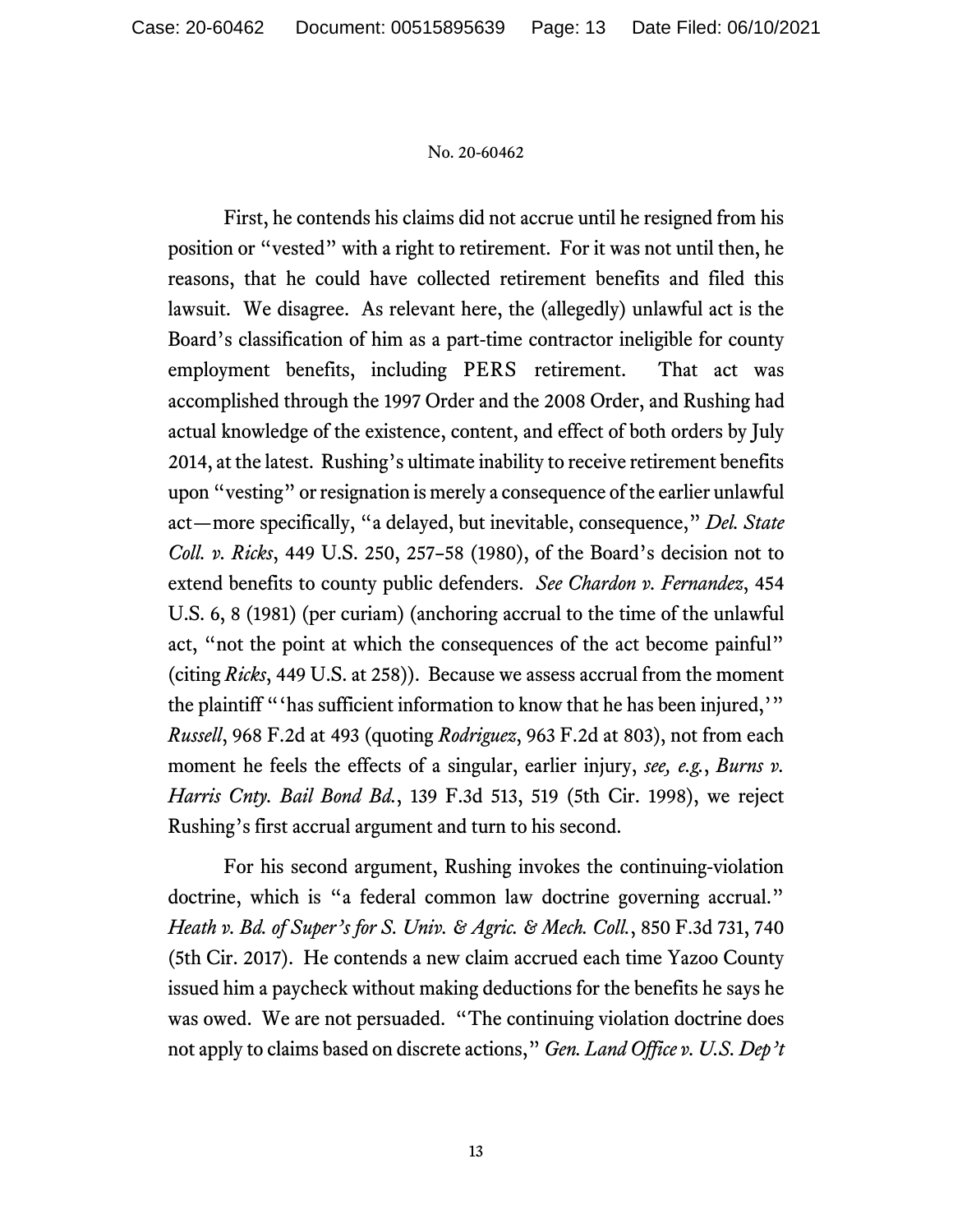*of the Interior*, 947 F.3d 309, 319 (5th Cir. 2020) (citing *Doe v. United States*, 853 F.3d 792, 802 (5th Cir. 2017)), even if those actions are "'serial,'" *Doe*, 853 F.3d at 802 (quoting *Nat'l R.R. Passenger Corp. v. Morgan*, 536 U.S. 101, 114 (2002)). At their core, Rushing's claims are based on two discrete actions: the Board's adoption, first in 1997 and then in 2008, of orders denying public defenders the benefits that county employees receive. Because Rushing's claims are based on two discrete actions, he is "not entitled to the shelter of the continuing violation doctrine." *Frank v. Xerox Corp.*, 347 F.3d 130, 136 (5th Cir. 2003); *cf. Berry v. Allstate Ins. Co.*, 84 F. App'x 442, 444 (5th Cir. 2004) (per curiam) (continuing-violation doctrine did not apply in suit to recover retirement benefits because employer's decision to deny benefits was a "one-time event").

In sum, each of Rushing's § 1983 claims accrued more than three years before Rushing filed suit, and Rushing is not entitled to relief under the federal continuing-violation doctrine. Accordingly, each of Rushing's § 1983 claims is time-barred unless a tolling doctrine applies. Having determined when each of Rushing's § 1983 claims accrued, we turn to consider accrual of his claims for breach of fiduciary duty under Mississippi law.

## **2.**

In addition to § 1983 claims, Rushing brings claims for breach of fiduciary duty under Mississippi law. We look to state law to determine when these state-law claims accrued. *See Meyers v. Moody*, 693 F.2d 1196, 1206 (5th Cir. 1982), *cert. denied*, 464 U.S. 920 (1983). As we have noted, under Mississippi law, claims for breach of fiduciary duty are governed by the threeyear residual limitations period. See MISS. CODE ANN. § 15-1-49. A claim subject to that period accrues, at the latest, when "the plaintiff has discovered, or by reasonable diligence should have discovered, the injury."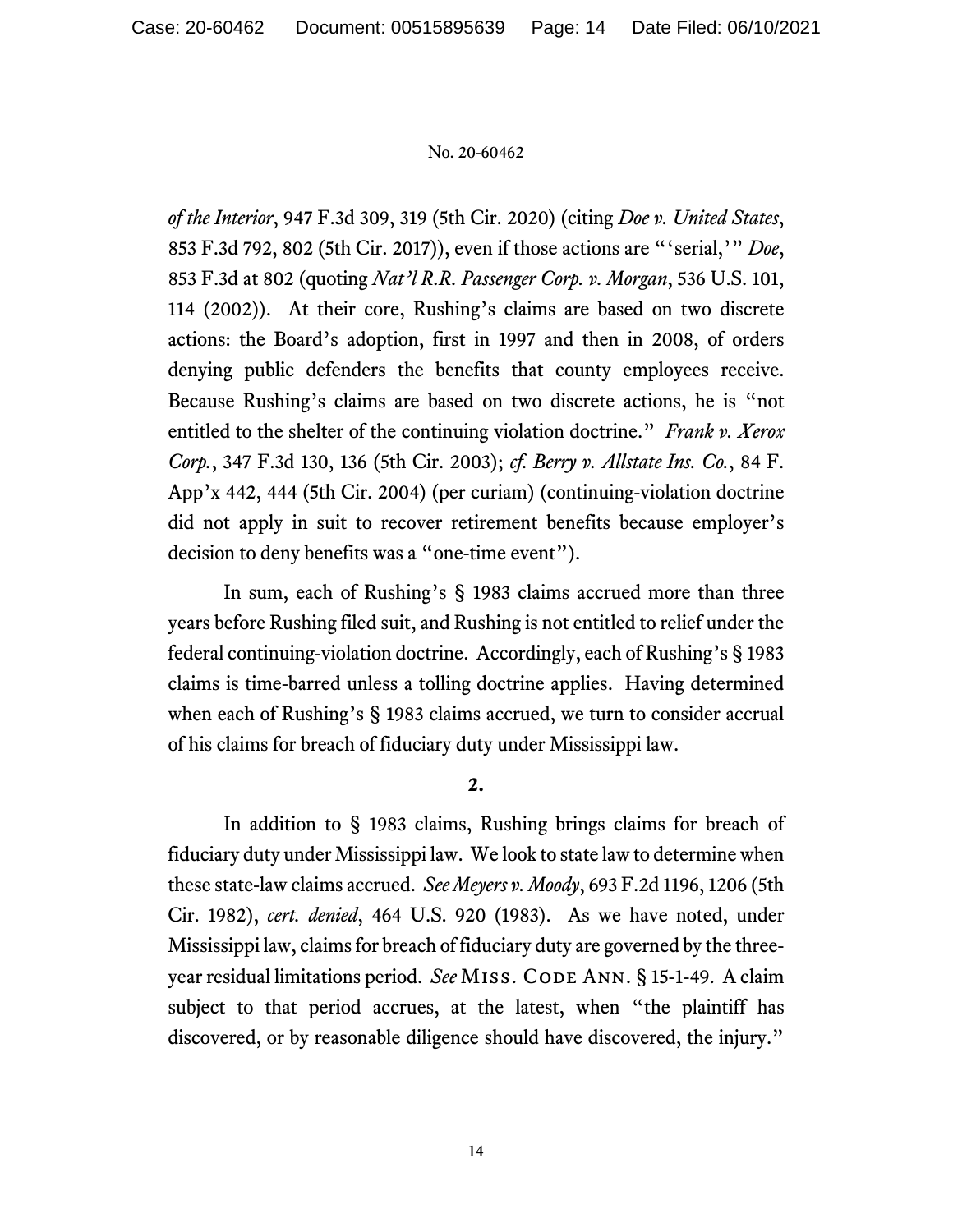*Id.* § 15-1-49(2). Using this definition of accrual, we consider when each of Rushing's three breach-of-fiduciary-duty claims accrued for purposes of the residual limitations period.

### **a.**

For his first claim, Rushing asserts that "Defendants" breached a fiduciary duty to "correctly classify" him as a county employee eligible for benefits. Under Rushing's theory of this claim, "the injury," *id.*, is not being classified as a county employee eligible for benefits. The 1997 Order and the 2008 Order accomplished that misclassification. Rushing had actual knowledge of both orders by late 2013 or early 2014. By then, he had "discovered, or by reasonable diligence should have discovered, the injury." *Id.* At the latest, Rushing actually "discovered<sup>[]</sup> . . . the injury," *id.*, in July 2014, when he wrote the demand letter to the Board attorney, complaining of the misclassification that gives rise to this claim. Even using the latest of these dates, this claim accrued more than three years before Rushing filed suit.

## **b.**

For his second claim, Rushing asserts that "Defendants" breached their fiduciary duty to tell him (a) that they would rely on PERS's 20/80 Rule, and (b) that he needed to "keep a time sheet" to prove compliance with that rule. Under Rushing's theory of this claim, "the injury," *id.*, is "Defendants'" reliance on the 20/80 rule and failure to inform him of that rule. At the latest, Rushing "discovered, or by reasonable diligence should have discovered," *id.*, that injury in September 2014, when PERS Counsel and Policy Advisor Davetta Lee advised Rushing of the 20/80 rule. Accordingly, this claim accrued more than three years before Rushing filed suit.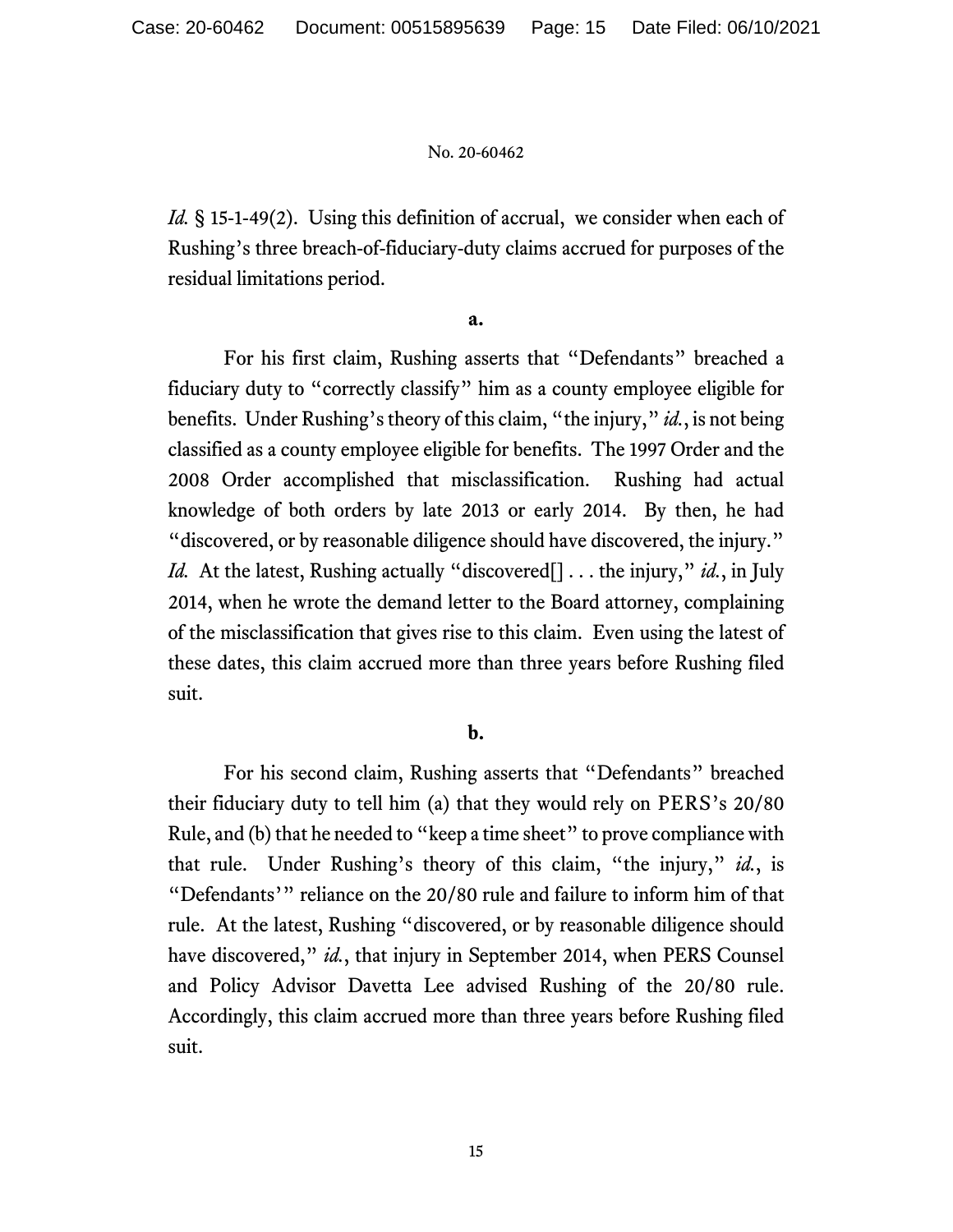#### **c.**

For his third claim, Rushing asserts that Alva Taylor, then the Yazoo County Public Defender, misrepresented to him that the public defender office had a contract with the Board. Here, "the injury," *id.*, is the alleged misrepresentation. That misrepresentation was made sometime between "late" 2012 and "the middle of" 2014. During that same time period, Rushing "discovered," *id.*, that no contract existed. That discovery is confirmed by Rushing's July 2014 demand letter; in it, he "point[ed] out that there is no contract" between the public defender office and the Board. At the latest, this claim accrued in July 2014, more than three years before Rushing filed suit.

In sum, each of Rushing's claims for breach of fiduciary duty accrued more than three years before Rushing filed suit in November 2018. So each claim is time-barred unless a tolling doctrine applies. Having fully analyzed accrual, we turn to consider the final part of this appeal—tolling.

# **C.**

Thus, finally, we must decide whether a tolling doctrine saves Rushing's otherwise time-barred claims. We apply state tolling provisions in § 1983 cases*. E.g.*, *Rodriguez*, 963 F.2d at 803 (citing *Hardin v. Straub*, 490 U.S. 536, 543 (1989) and *Jackson v. Johnson*, 950 F.2d 263, 265 (5th Cir. 1992) (per curiam)). Rushing raises two related tolling theories: equitable tolling and equitable estoppel.<sup>1</sup> We consider each in turn.

<sup>&</sup>lt;sup>1</sup> We do not consider Rushing's "void *ab initio*" argument because he raised it for the first time on appeal. *See Perry v. VHS San Antonio Partners, L.L.C.*, 990 F.3d 918, 926 (5th Cir. 2021). To the extent he intends to argue that Mississippi's continuing-tort doctrine applies, he has forfeited the argument by inadequately briefing it; he cites no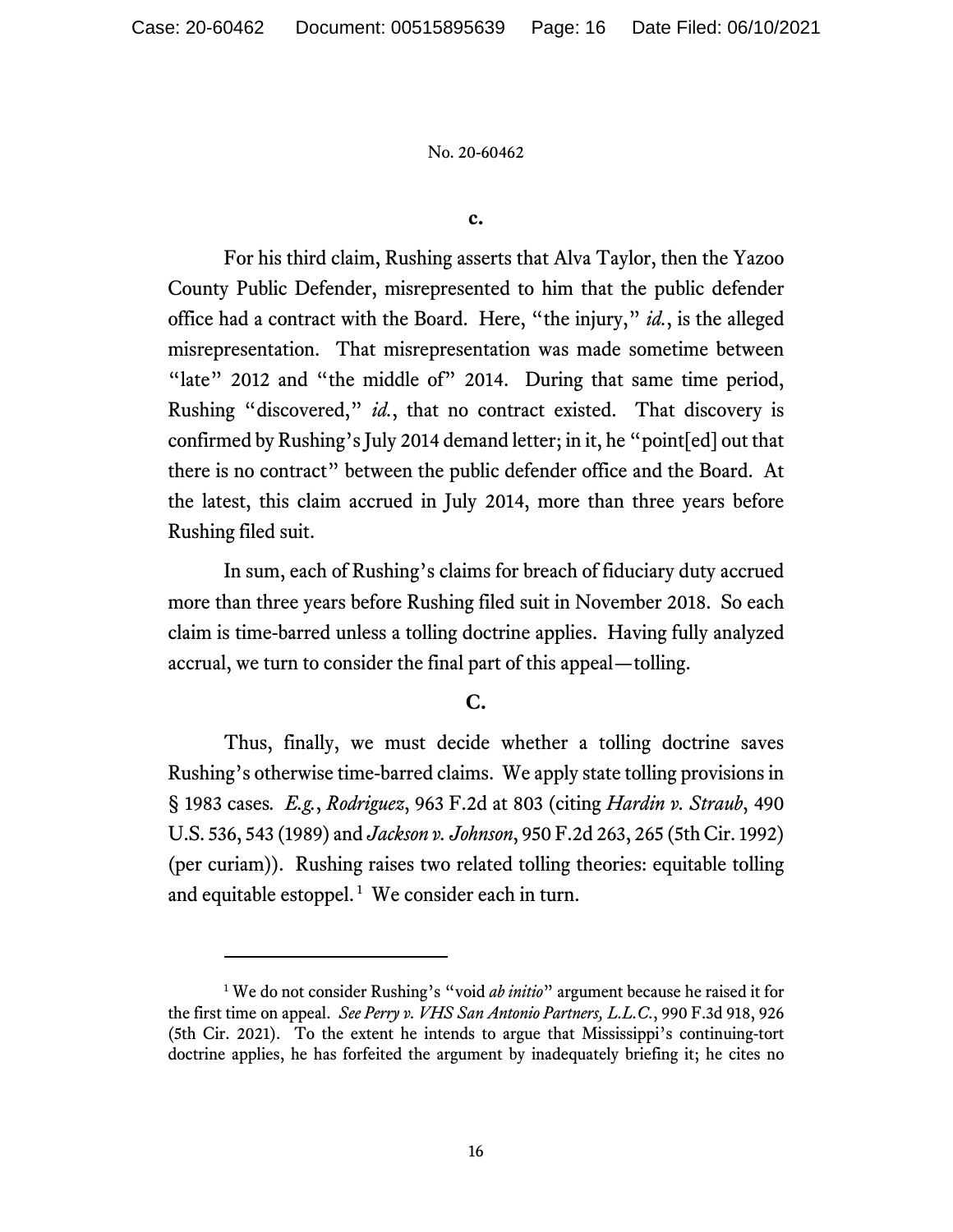Under Mississippi law, "[t]he doctrine of equitable tolling provides that the running of the statute of limitations is suspended when 'a plaintiff's delay in filing [a complaint] is caused by the defendant's misrepresentation.'" *Strickland v. S. Panola Sch. Dist.*, 134 So. 3d 367, 369 (Miss. Ct. App. 2013) (quoting *Smith v. Franklin Custodian Funds, Inc.*, 726 So. 2d 144, 149 (Miss. 1998)). Rushing has presented no evidence that the misrepresentation of any defendant *caused* him to file his complaint in November 2018—more than four years after he had actual knowledge of *all*  of the facts forming the basis of *all* of his claims. His failure to file before then is attributable to him and him alone. Accordingly, he is not entitled to equitable tolling.

Nor is he entitled to equitable estoppel. Equitable estoppel "is an extraordinary remedy that should be used with caution." *Simmons Hous., Inc. v. Shelton ex rel. Shelton*, 36 So. 3d 1283, 1287 (Miss. 2010) (citing *Adams v. Greenpoint Credit, LLC*, 943 So. 2d 703, 709 (Miss. 2006) (en banc)). To equitably estop the defendants from raising a statute-of-limitations defense, Rushing "must present proof of inequitable conduct by the defendants." *Townes v. Rusty Ellis Builder, Inc.*, 98 So. 3d 1046, 1055 (Miss. 2012) (citing *Miss. Dep't of Pub. Safety v. Stringer*, 748 So. 2d 662, 666–67 (Miss. 1999) (en banc)). Specifically, he must show that (1) the defendants induced him not to file his complaint sooner; (2) his claim was time-barred as a result of that inducement; and (3) the defendants knew or had reason to know that his claim would be time-barred as a result of the inducement. *See id.* (quoting *Harrison Enters., Inc. v. Trilogy Commc'ns, Inc.*, 818 So. 2d 1088, 1095 (Miss.

authority to support application of the doctrine here. *See Innova Hosp. San Antonio Ltd. P'ship v. Blue Cross & Blue Shield of Ga., Inc.*, 892 F.3d 719, 732 (5th Cir. 2018).